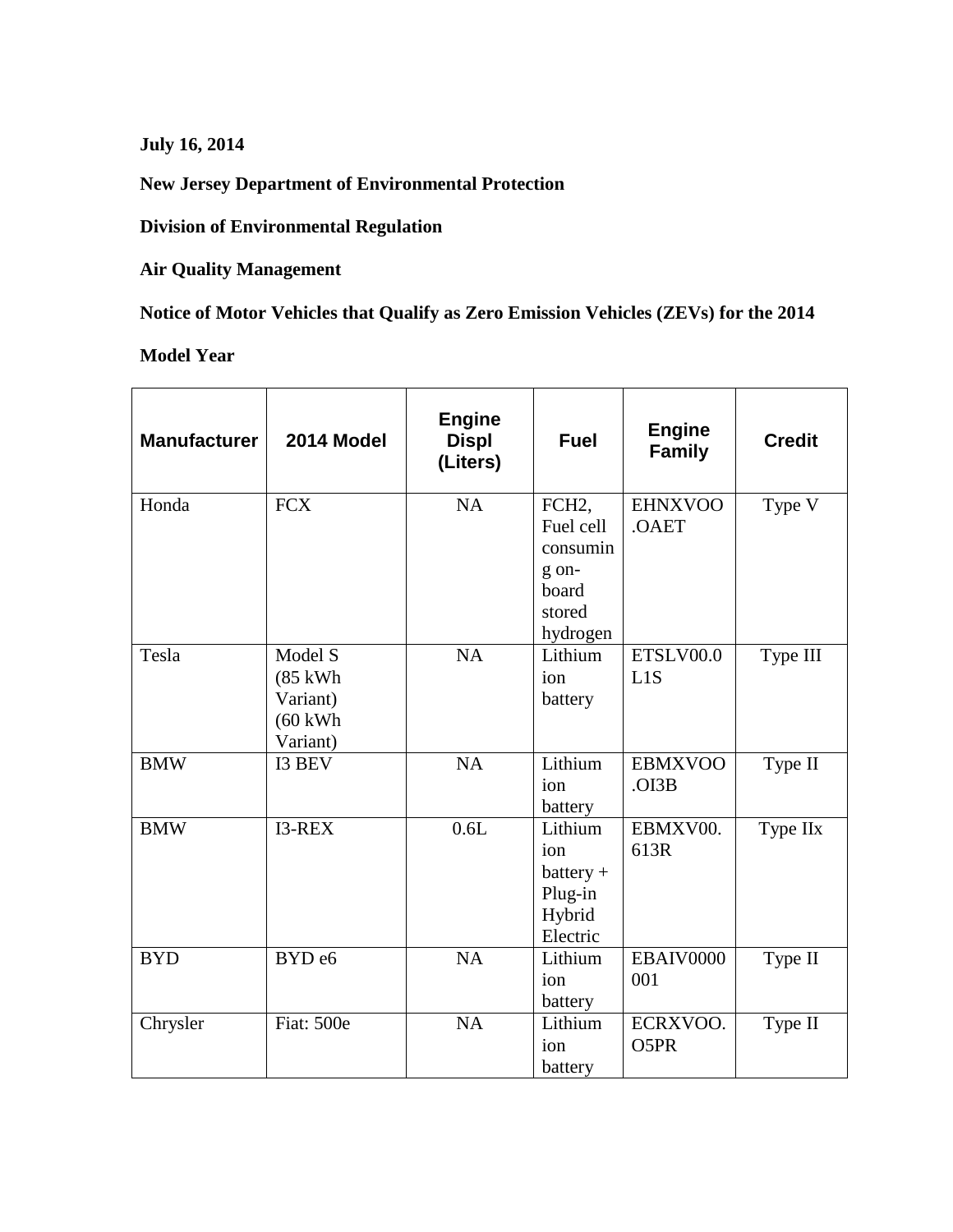| Daimler AG            | Mercedes-Benz:              | NA        | Lithium       | EMBXV00.                | Type II              |
|-----------------------|-----------------------------|-----------|---------------|-------------------------|----------------------|
|                       | <b>B-Class Electric</b>     |           | ion           | 0ED <sub>2</sub>        |                      |
|                       | Drive                       |           | battery       |                         |                      |
| Daimler AG            | <b>Smart: Fortwo</b>        | <b>NA</b> | Lithium       | <b>EMBXVOO</b>          | Type II              |
|                       | <b>Electric Drive</b>       |           | ion           | .OED1                   |                      |
|                       | (Convertible);              |           | battery       |                         |                      |
|                       | Fortwo Electric             |           |               |                         |                      |
|                       | Drive (Coupe)               |           |               |                         |                      |
| Ford                  | Focus FWD                   | <b>NA</b> | Lithium       | EFMXV00.                | Type II              |
|                       | <b>BEV</b>                  |           | ion           | 0VAE                    |                      |
|                       |                             |           | battery       |                         |                      |
| <b>General Motors</b> | Chevrolet:                  | NA        | Lithium       | EGMXV00.                | Type II              |
| <b>LLC</b>            | Spark EV                    |           | ion           | 0001                    |                      |
|                       |                             |           | battery       |                         |                      |
| Honda                 | Fit EV                      | NA        | Lithium       | EHNXV00.                | Type II              |
|                       |                             |           | ion           | 0BET                    |                      |
|                       |                             |           | battery       |                         |                      |
| Nissan                | <b>LEAF</b>                 | <b>NA</b> | Lithium       | ENSXV000                | Type $\overline{II}$ |
|                       |                             |           | ion           | <b>OLLA</b>             |                      |
|                       |                             |           | battery       |                         |                      |
| Toyota                | <b>RAV4 EV</b>              | <b>NA</b> | Lithium       | ETYXV00.                | Type II              |
|                       |                             |           | ion           | 0DA9                    |                      |
|                       |                             |           | battery       |                         |                      |
| Mitsubishi            | I-Miev                      | NA        | Lithium       | EMTXV00.                | Type 1.5             |
|                       |                             |           |               |                         |                      |
|                       |                             |           |               |                         |                      |
|                       |                             |           | ion           | 0EWB                    |                      |
|                       | ACG: T                      |           | battery       |                         |                      |
| ACG, INC.             |                             | <b>NA</b> | Lead-         | <b>EACGOOO</b>          | <b>NEV</b>           |
|                       | <b>SPORT</b>                |           | acid          | .ONEV                   |                      |
|                       |                             |           | battery       |                         |                      |
| ACG, INC.             | California                  | <b>NA</b> | Lead-         | <b>EACGOOO</b>          | <b>NEV</b>           |
|                       | Roadster NEV;               |           | acid          | .ONE2                   |                      |
|                       | 39 Roadster                 |           | battery       |                         |                      |
|                       | NEV; Hummer                 |           |               |                         |                      |
|                       | H3 NEV;                     |           |               |                         |                      |
|                       | Cadillac                    |           |               |                         |                      |
|                       | <b>Escalade NEV</b>         |           |               |                         |                      |
| Bombardier            | Bombardier:                 | NA        | Lead-         | <b>EBCX0000</b>         | <b>NEV</b>           |
| Recreation            | Commander                   |           | acid          | 0001                    |                      |
| Products, Inc.        | Electric                    |           | battery       |                         |                      |
| Club Car              | Club Car:                   | NA        | Lead-         | <b>EIRC00000</b>        | <b>NEV</b>           |
|                       | MN14- Carryall              |           | acid          | 001                     |                      |
|                       | 510 LSV                     |           | battery       |                         |                      |
|                       | MP14- Carryall              |           |               |                         |                      |
|                       | 710 LSV                     |           |               |                         |                      |
| Club Car              | Club Car:<br>VR14- Villager | NA        | Lead-<br>acid | <b>EIRC00000</b><br>002 | <b>NEV</b>           |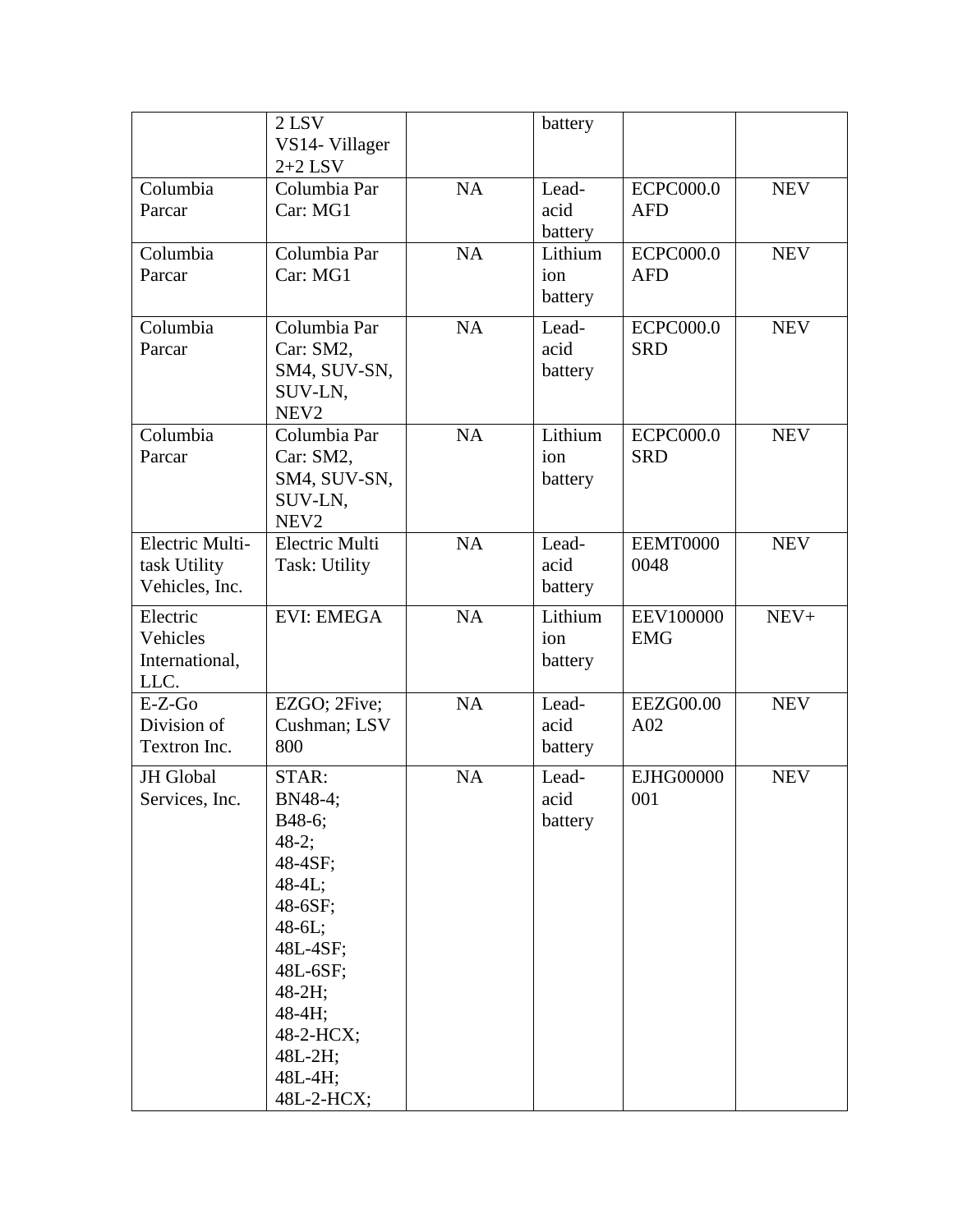| Meridian<br>Motors, Inc.                     | K48-STD;<br>K48-STD-D;<br>K48-LONG;<br>K48-LONG.<br>Meridian<br>Motors: The GF | <b>NA</b> | Lead-<br>acid<br>battery                                     | EMMR000.<br>0048        | <b>NEV</b> |
|----------------------------------------------|--------------------------------------------------------------------------------|-----------|--------------------------------------------------------------|-------------------------|------------|
| Polaris<br>Industries Inc.                   | GEM: e2                                                                        | NA        | Lead-<br>acid<br>battery<br>(sealed<br>maintena<br>nce-free) | <b>EPOL00000</b><br>002 | $NEV+$     |
| Polaris<br>Industries Inc.                   | GEM: e2, e4,<br>e4S, eL                                                        | <b>NA</b> | Lead-<br>acid<br>battery<br>(flooded<br>battery)             | EPOL00000<br>002        | <b>NEV</b> |
| Polaris<br>Industries Inc.                   | GEM: e2, e4,<br>e4S, eL, eL-<br>XD, e6, e6S                                    | <b>NA</b> | Lead-<br>acid<br>battery<br>(sealed<br>maintena<br>nce-free) | EPOL00000<br>002        | <b>NEV</b> |
| Vantage<br>Vehicle<br>International,<br>INC. | <b>VANTAGE:EV</b><br>C1000,<br><b>EVX1000</b>                                  | NA        | Lead-<br>acid<br>battery                                     | EVV100000<br>72V        | $NEV+$     |
| Vantage<br>Vehicle<br>International,<br>INC. | <b>VANTAGE:EV</b><br>P1000,<br><b>EVR1000</b>                                  | <b>NA</b> | Lead-<br>acid<br>battery                                     | EVV100000<br>72V        | <b>NEV</b> |

"FCH2"= fuel cell consuming on-board stored hydrogen

LiP= Lithium polymer battery

Li+ =Lithium ion battery

Type V ZEV has a range of equal to or greater than 300 miles, must be capable of replacing

95% maximum rated energy capacity in <= 15 minutes.